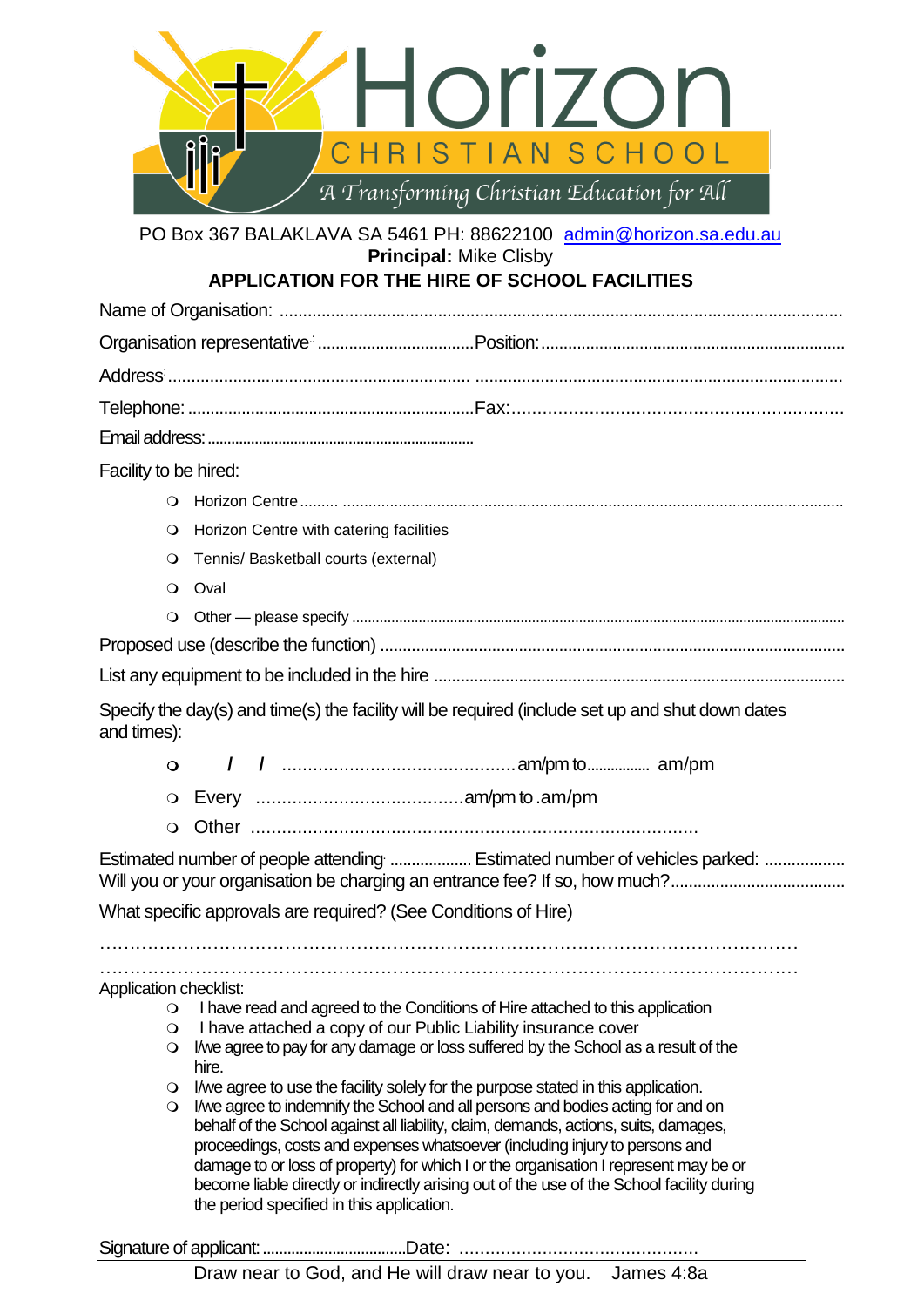| <b>School Use Only:</b>                                                                                                     |  |  |
|-----------------------------------------------------------------------------------------------------------------------------|--|--|
| Application approved / not approved.                                                                                        |  |  |
| for each hour there after is to be paid prior to hire.                                                                      |  |  |
| Please contact the school on ph. 8862 2100 to arrange collection of keys or to make arrangements to<br>access the facility. |  |  |
|                                                                                                                             |  |  |

## **CONDITIONS FOR HIRE OF SCHOOL FACILITY**

## **Bookings**

- 1. Tentative bookings will only be held for a period of 14 days.
- 2. Failure to pay application fees, hire fees in advance or security bond will result in withdrawal of the hire agreement. Any payment which is dishonoured or rejected by a financial institution shall also result in withdrawal of the agreement.
- 3. No booking will be accepted from any person under the age of 18 years unless the application is signed by a guarantor.
- 4. No bookings will be accepted more than 12 months in advance.
- 5. The hire fee and security bond shall be paid 14 days prior to hire, unless otherwise arranged.

#### **Cancellation**

6. In the event of cancellation, a proportion of the hire fee will be retained — more than one month's notice —20% retained; less than one month's notice — 40% retained.

## **Duration and scope of Hire**

- 7. The HIRER is required to keep their use of the facility within the time applied for and approved. Access to the facility is not permitted at times outside of those approved. If set up and shut down time is required prior to and after the function, it will be necessary for this to be included in the approved hire period.
- 8. The HIRER must provide an estimate of the maximum number of people attending the function at the School facility. This number shall not be exceeded.
- 9. Only those areas applied for and marked on the attached plan are available for use.
- 10. The HIRER shall not make the School facility, any part of it or any other part of the School available or accessible to another organisation, group or individual with or without charge without the prior written consent of the School Business Manager.
- 11. The HIRER may not advertise the use of the facility or the function at the School without the approval of the School's Business Manager.
- 12. The basketball backboards and rings in the Horizon Centre are not to be used unless specifically requested and approved by the School.

## **Prohibited Activities or Activities Requiring Permission**

- 13. The following activities are prohibited on, in and around the School facility:
	- a. NO SMOKING is allowed in the facility or anywhere on the School grounds. The School is a "smoke free" zone.
	- b. NO ALCOHOL is allowed in the facility or anywhere on the School grounds.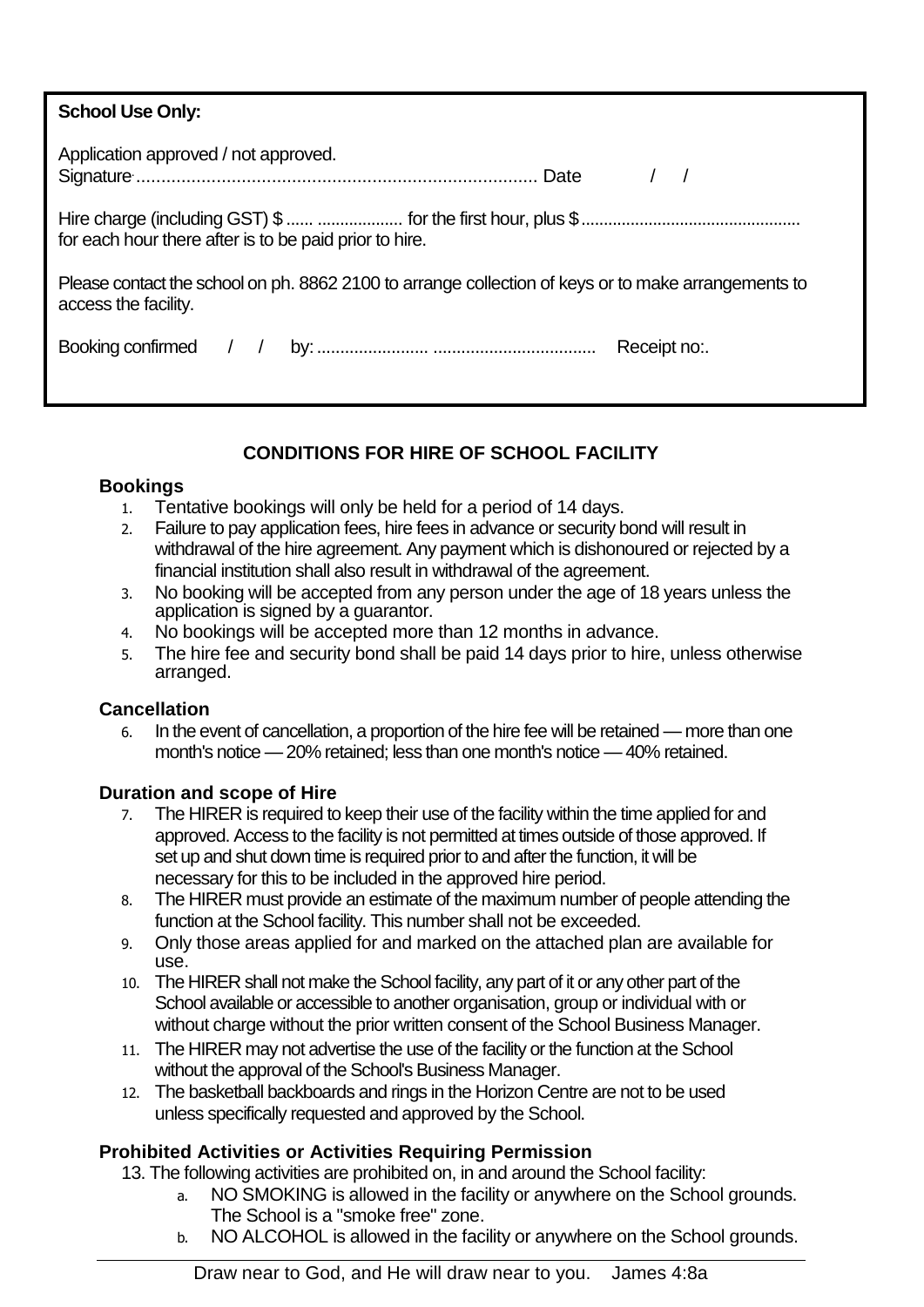The School is an "alcohol free" zone.

- c. Fixing of nails, screws or other fittings to the building or structure
- d. Alterations to electrical, gas or plumbing installations
- e. Lighting of fires or discharge of fireworks.
- 14. The following activities require specific approval PRIOR to hiring:
	- a. Erection of any temporary structure (e.g. staging, marque, sunshade, portable toilet etc.)
	- b. Wearing of roller skates/blades, use of skateboards, cycles, scooters or other such devices of movement.
	- c. Ball games or similar activities in a facility not designed or expected to be used for such activities.
	- d. Sale or provision of food or beverages.
	- e. Bringing any animals into the facility.
	- f. Bringing any item of equipment into the facility. All electrical items must be safety tested by the HIRER prior to approved use in the facility.
	- g. Use of a portable barbecue or other cooking equipment.
	- h. Use of flammable material, liquid, fuel or other flammable source of energy.
	- i. Display of any sign, hoarding or notice for the purpose of advertising.
	- j. Ask for or receive or indicate that he or she desires a donation of money or any other thing.

#### **Insurance**

15. The HIRER shall provide evidence with the application of current Public Liability Insurance Policy to the value of \$10 million for bodily injury to persons. No application will be approved until the School Business Manager sights evidence of such insurance cover. The HIRER shall also have contents insurance for damage to property and equipment owned by the HIRER.

## **Safety and Instructions**

- 16. For gatherings of greater than 200 people, the HIRER shall provide an evacuation/emergency plan with their application.
- 17. The HIRER and persons associated with the HIRER shall at all times observe directions of School officers or their agents and comply with instructions given. The HIRER shall comply with the instruction of emergency services personnel in order to protect the facility or users of it.

All care must be taken by the HIRER to ensure that noise is kept to acceptable levels as specified under the Environment Protection (Industrial Noise) Policy 1994 of the Environment Protection Act 1993. In the event that amplified sound or music is being played during the period of hire, the HIRER is to ensure that the volume is kept to a level so as not to inconvenience nearby residents. Amplified sound of any form is not to be played beyond 12am on weekends and 11am on weeknights. The School may withhold payment of the security bond where there has been serious breach of noise (e.g. where the disturbance has necessitated the attendance of Police) in recognition of impact on the name and image of the School.

19. The HIRER must remind patrons that children must be under adult supervision AT ALL TIMES.

## **Cleaning**

20. The hire fee includes an allowance for basic cleaning, but it is expected that the HIRER will remove all debris, decorations, foodstuffs, drink containers and other waste within 1 hour of completion of the function. All debris and waste is to be placed in garbage bags and placed in rubbish bins provided. The cost of cleaning or removing any soiling, marking or excessive dirt shall be at the cost of the HIRER.

## **Access (keys and security)**

21. The School will, depending on the hire times, either provide the HIRER with a key and a security code, or will arrange for the School's Security Officer to open and close the facility. The keys and code will be issued the working day prior to the booking. Keys shall be returned to the School on the first working day after the booking,